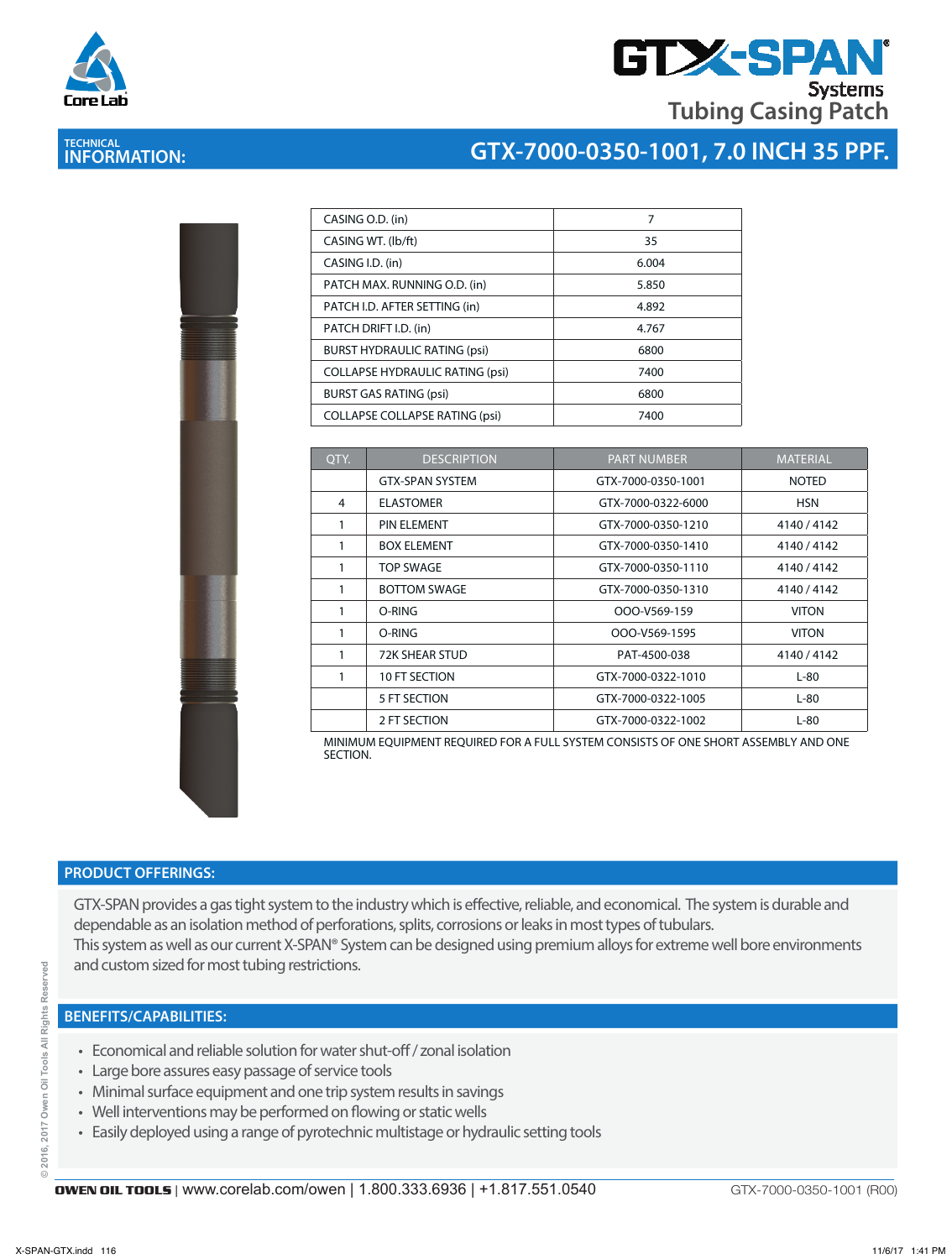

# **GTX-SPAN Tubing Casing Patch**

# **TECHNICAL INFORMATION:**

## **GTX-7000-0350-1001, 7.0 INCH 35 PPF.**



| CASING O.D. (in)                       | 7     |
|----------------------------------------|-------|
| CASING WT. (lb/ft)                     | 35    |
| CASING I.D. (in)                       | 6.004 |
| PATCH MAX. RUNNING O.D. (in)           | 5.850 |
| PATCH I.D. AFTER SETTING (in)          | 4.892 |
| PATCH DRIFT I.D. (in)                  | 4.767 |
| <b>BURST HYDRAULIC RATING (psi)</b>    | 6800  |
| <b>COLLAPSE HYDRAULIC RATING (psi)</b> | 7400  |
| <b>BURST GAS RATING (psi)</b>          | 6800  |
| <b>COLLAPSE COLLAPSE RATING (psi)</b>  | 7400  |

| QTY.         | <b>DESCRIPTION</b>                     | <b>PART NUMBER</b> | <b>MATERIAL</b> |  |
|--------------|----------------------------------------|--------------------|-----------------|--|
| 4            | <b>ELASTOMER</b>                       | GTX-7000-0322-6000 | <b>HSN</b>      |  |
| $\mathbf{1}$ | PIN ELEMENT                            | GTX-7000-0350-1210 | 4140 / 4142     |  |
| $\mathbf{1}$ | <b>BOX ELEMENT</b>                     | GTX-7000-0350-1410 | 4140 / 4142     |  |
| $\mathbf{1}$ | <b>TOP SWAGE</b>                       | GTX-7000-0350-1110 | 4140 / 4142     |  |
| $\mathbf{1}$ | <b>BOTTOM SWAGE</b>                    | GTX-7000-0350-1310 | 4140 / 4142     |  |
| $N+1$        | O-RING                                 | OOO-V569-159       | <b>VITON</b>    |  |
| $N+1$        | O-RING                                 | OOO-V569-1595      | <b>VITON</b>    |  |
| $\mathbf{1}$ | SET SCREW 1/4 INCH X 20 TPI, 5/16 INCH | PUR-0501-030       | <b>ALLOY</b>    |  |
| $\mathbf{1}$ | <b>72K SHEAR STUD</b>                  | PAT-4500-038       | 4140 / 4142     |  |
| N            | 10 FT SECTION                          | GTX-7000-0322-1010 | $L-80$          |  |
| $\mathbf{1}$ | <b>SLEEVE NUT</b>                      | SET-3250-120       | 4130/4140       |  |
| $\mathbf{1}$ | SLEEVE LOCK NUT                        | SET-3250-121       | 4130/4140       |  |
| $\mathbf{1}$ | SETTING SLEEVE                         | SET-3250-383       | N/A             |  |
| $\mathbf{1}$ | <b>OUICK CHANGE ROD</b>                | SET-3250-130       | 4130/4140       |  |
| $\mathbf{1}$ | <b>OUICK CHANGE NUT</b>                | SET-3250-131       | 4130/4140       |  |
| $\mathbf{1}$ | TOP ADAPTER ROD                        | SET-3250-132       | 4130/4140       |  |
| $N+1$        | ROD TANDEM CONNECTOR                   | SET-3250-133       | 4130/4140       |  |
| $\mathsf{N}$ | 10 FT. ROD                             | SET-3250-134       | 4130/4140       |  |
| OPT          | 5 FT. ROD                              | SET-3250-135       | 4130/4140       |  |
| $\mathbf{1}$ | <b>BOTTOM ROD EXTENDED</b>             | SET-3250-136L      | 4130/4140       |  |
| $\mathbf{1}$ | <b>COLLET ASSEMBLY</b>                 | SET-3250-322       | <b>NOTED</b>    |  |
| $\mathbf{1}$ | <b>COLLET END SUB</b>                  | SET-3250-321       | 4140/4142       |  |
| $\mathbf{1}$ | <b>COLLET BODY</b>                     | SET-3250-320       | 4140 / 4142     |  |
| $\mathbf{1}$ | <b>COLLET SUPPORT</b>                  | SET-3250-323       | 4140 / 4142     |  |
| N            | <b>ROD SUPPORT</b>                     | SET-3250-296       | <b>ALUMINUM</b> |  |

MINIMUM EQUIPMENT REQUIRED FOR 10 FT. SYSTEM

© 2016 Owen Oil Tools All Rights Reserved **© 2016 Owen Oil Tools All Rights Reserved**